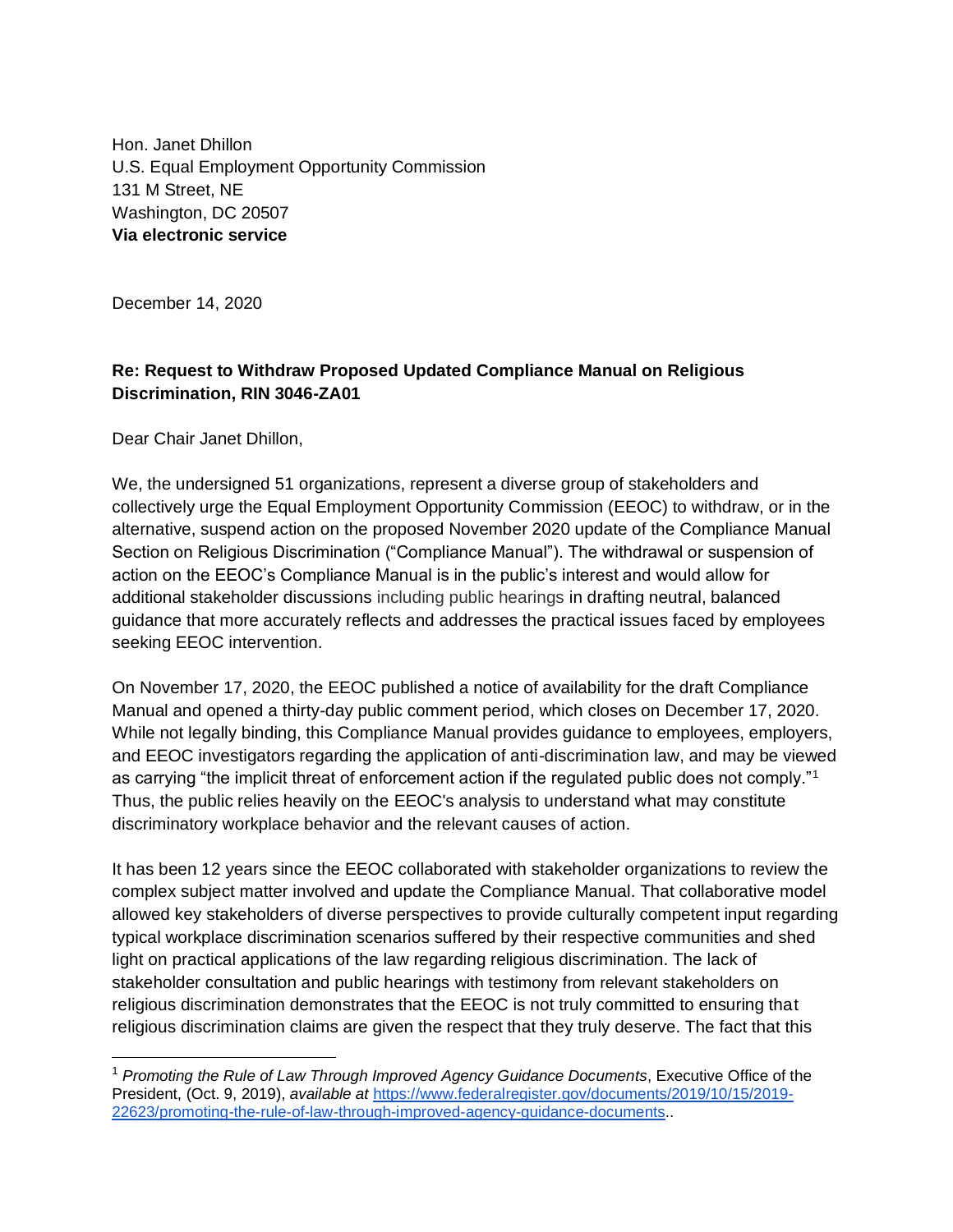new draft is now being circulated for public comment without such prior collaboration should alone warrant withdrawal of the draft, suspension of its implementation, or at a minimum a significant extension of the comment period.

We are deeply concerned and alarmed that the guidance was created in a non-inclusive manner prior to the Commission ever approving the proposal for notice and comment. To make matters worse some of the Commissioners were not given adequate time to review the draft Compliance Manual prior to soliciting public comment. Based on these deficiencies the EEOC should withdraw its draft Compliance Manual or suspend the comment period. Additionally, the timing of the publication of the draft Compliance Manual in this accelerated manner after meeting with only a select and seemingly non-diverse group of organizations, during a global pandemic in the midst of the holiday season for various stakeholder groups, will continue to exclude many stakeholders from providing comments within the thirty-day window, ultimately leading to a lack of neutrality and balance that any EEOC guidance manuals require. As such, if the EEOC should decide to proceed with obtaining public comment it must provide additional time for the public to weigh in.

The public and all stakeholders must be given a fair opportunity to provide meaningful comments in accordance with the spirit by which EO 13891 was enacted to ensure that the public has "fair notice of their obligations."<sup>2</sup> The EEOC should remain committed to drafting a Compliance Manual that abides by the Procedural Regulations for Issuing Guidance published on November 2, 2020, including the provision of clear procedures and opportunity for public comment independent of E.O. 13891. Absent these measures, the Compliance Manual will remain a document that ultimately harms women, people of color, LGBTQ individuals, and religious minorities, among others whose rights should be protected under Title VII of the Civil Rights Act.<sup>3</sup>

For the above reasons, we the undersigned strongly urge the EEOC to withdraw, or in the alternative suspend all action on the November 2020 update of the Compliance Manual Section on Religious Discrimination, and request that the EEOC hold public hearings on this matter while engaging key stakeholders in robust discussions geared towards producing guidance that is an accurate reflection of both individual employee interests and the protections provided for employers under Title VII, in a balanced, neutral manner that addresses the needs of vulnerable communities.

Very Respectfully,

The Sikh Coalition The Leadership Conference on Civil and Human Rights Human Rights Campaign Proteus Fund/Rights, Faith & Democracy Collaborative

<sup>2</sup> *See Id*.

<sup>3</sup> *See* 42 U.S.C. §§ 2000e.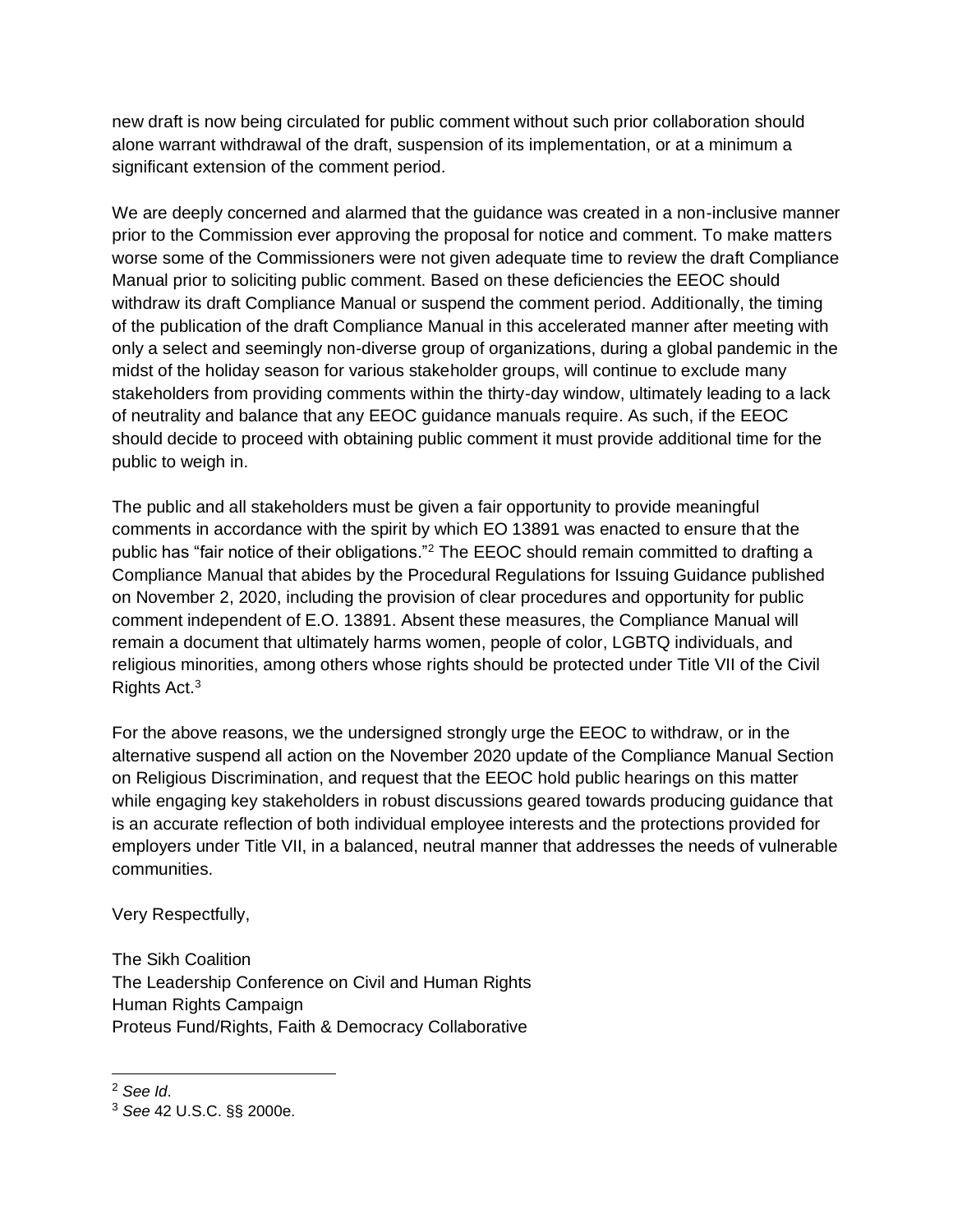A Better Balance African American Ministers In Action American Atheists Americans United for Separation of Church & State Bazelon Center for Mental Health Law Center for American Progress Center for Constitutional Rights Council on American-Islamic Relations (CAIR) Council on American-Islamic Relations, New York (CAIR-NY) Emgage Action Equality California Equality North Carolina Faithful America Futures Without Violence Georgia Equality GLSEN Institute for Women's Policy Research Interfaith Alliance Interfaith Voices for Reproductive Justice (IVRJ) Islamic Networks Group (ING) Jewish Women International Lighthouse Foundation Mazzoni Center Movement Advancement Project **NAACP** National Council of Jewish Women National Employment Law Project National Employment Lawyers Association National Equality Action Team (NEAT) National Immigration Law Center National LGBT Bar Association National LGBTQ Task Force National Women's Law Center NETWORK Lobby for Catholic Social Justice NM Religious Coalition for Reproductive Choice One Colorado Reconstructing Judaism Religious Coalition for Reproductive Choice Reproaction Sikh American Legal Defense and Education Fund (SALDEF) Silver State Equality-Nevada South Asian Americans Leading Together (SAALT) The Trevor Project The Women's Law Center of Maryland